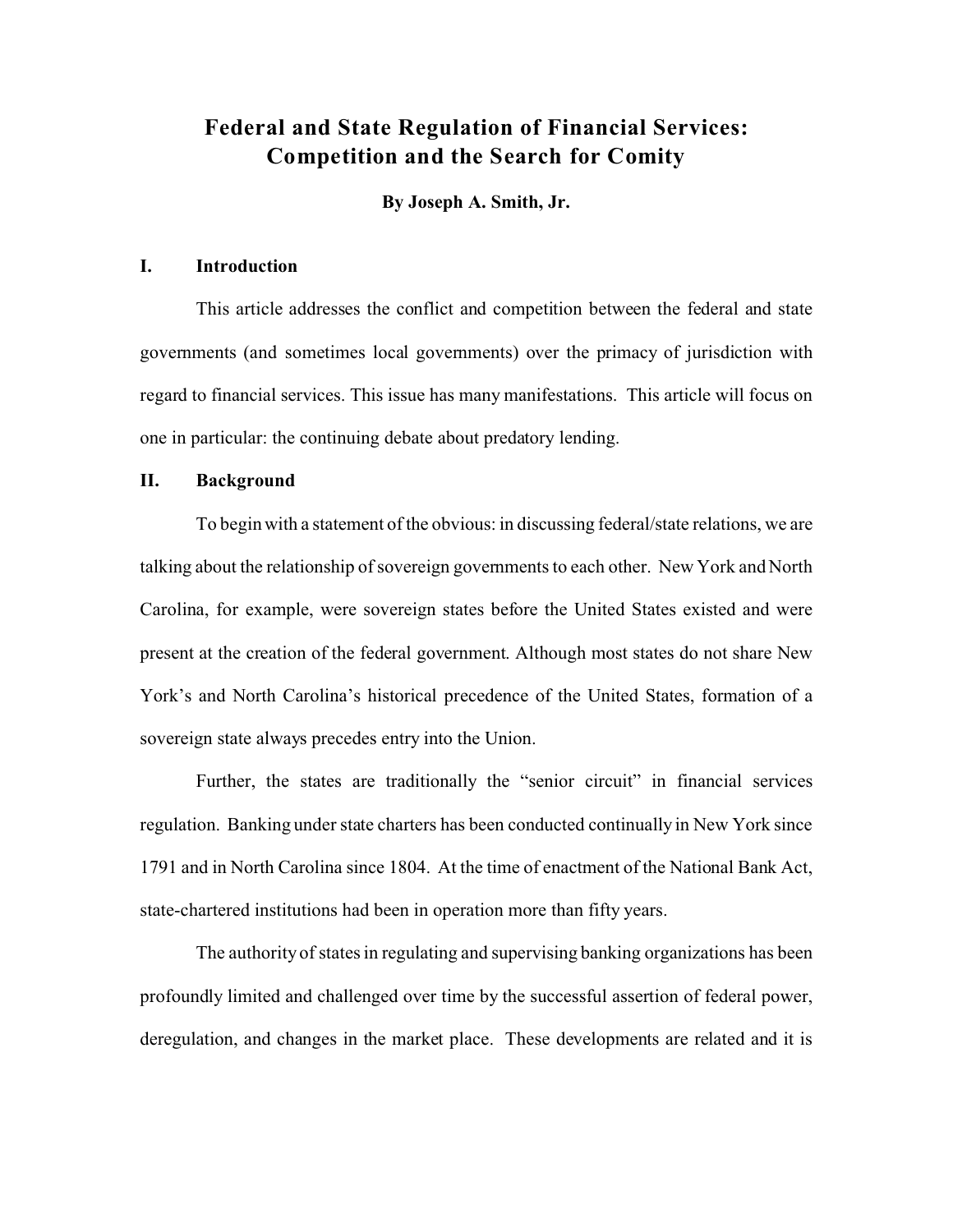difficult (and probably unnecessary) to determine which came first.

Notwithstanding the challenges just mentioned, state-chartered banking organizations currently comprise well over half the commercial banking organizations in the United States, over forty percent of the assets controlled by such organizations, and two-thirds of the new institutions formed in the recent past. The dual banking system is alive and well, and I believe there is general agreement that that's a good thing.

This is not the case with consumer protection. There is currently tension, if not conflict, between the federal government and at least some states involving the assertion by states of jurisdiction over the mortgage banking and brokerage subsidiaries of national banks and over the applicability to national banks and their subsidiaries of state laws that address predatory lending. The air is thick with learned and passionate correspondence. The Office of Thrift Supervision (OTS) has expressly preempted the field and the Office of the Comptroller of the Currency (OCC) is warming up to do the same. As custodian and enforcer of the oldest state predatory lending statute, I would like to respond to a recent statement of the federal case by the Comptroller of the Currency and to make a few suggestions about how we can move toward greater comity.

#### **III. North Carolina's Response to Predatory Lending**

Let me begin by discussing North Carolina's response to predatory lending. Changes in the financial services marketplace, including the growth and development of large national and international institutions with immense reach and power, led to a variety of policy responses to address the mismatch in bargaining power between these institutions and consumers. These concerns are not often raised with regard to "prime" customers, such as large businesses or well-heeled individuals; rather, they involve small businesses and low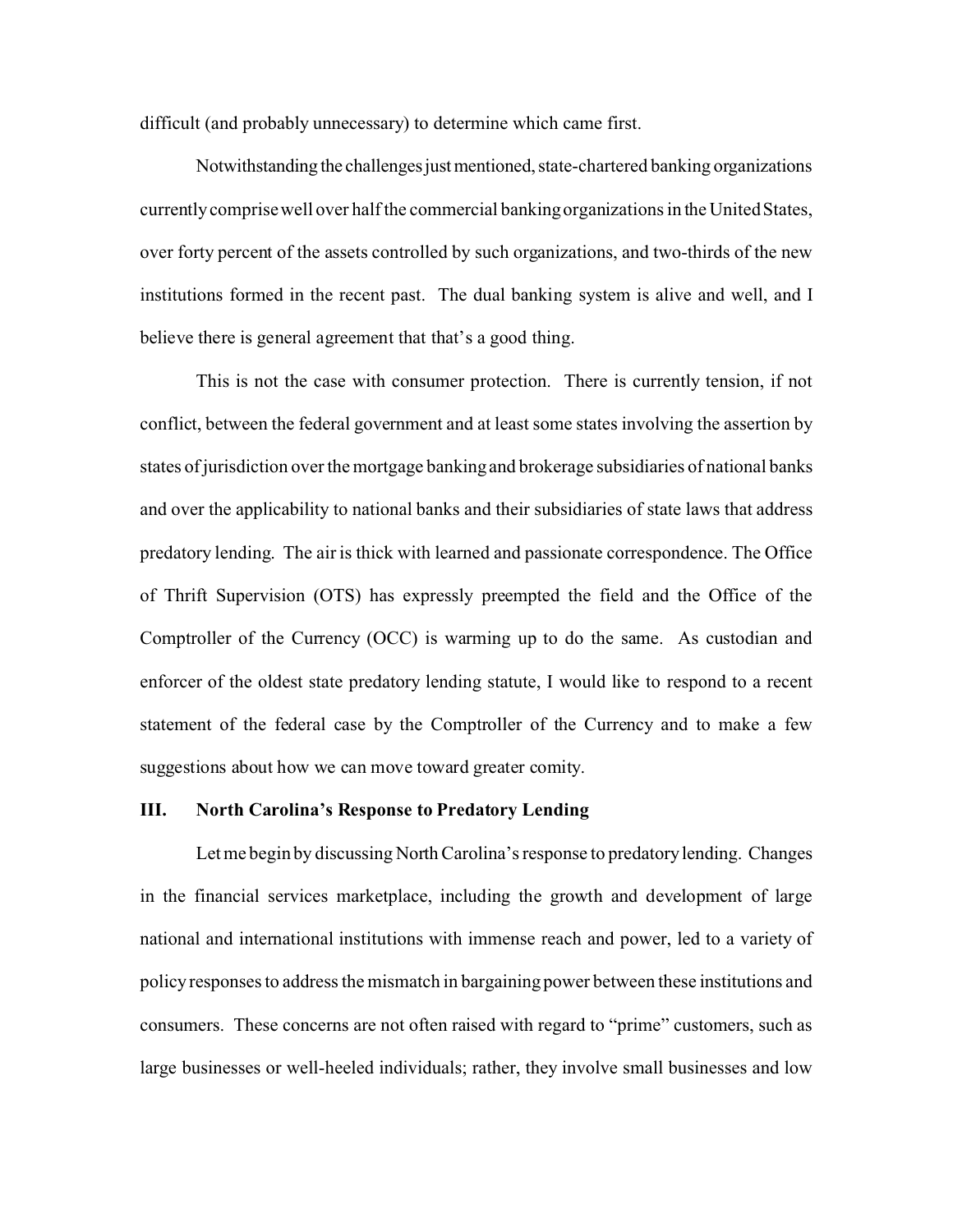and moderate income folks. Residential mortgage lending is a case in point.

Residential mortgage lending, formerly a "local" activity governed by state law and conducted by local depository institutions, has been revolutionized by the activities of government sponsored enterprises, deregulation, and the explosive growth and expansion of the securitization market. Residential mortgage products are now offered by banks, thrifts, mortgage bankers and brokers, and consumer finance companies. The competence, sophistication and ethics of these firms vary from world class to low-class. Further, the residential mortgage business is fee-and-volume-driven. Given these market conditions, vulnerable and unsophisticated borrowers can and do get taken advantage of, with a devastating impact on their lives.

North Carolina's predatory lending law was a response to conduct by a variety of firms in respect of unsophisticated consumers that led to results that can only be described as unconscionable. Upon investigation, it was found that much of the conduct in question complied with then-applicable federal laws and regulations. It was then that the North Carolina General Assembly acted in 1999 to address these inequities. The North Carolina predatory lending statute does so by limiting or prohibiting: (1) certain fees and charges (including single premium credit life) applicable to high cost loans; and (2) unconscionable lender conduct such as "flipping."

In 2000, the North Carolina General Assembly enacted the Mortgage Lending Act (MLA), under which mortgage bankers, brokers and loan officers (other than those affiliated with exempt persons, including banks or subsidiaries of banks) must be licensed by my office. The MLA also confers on me expansive enforcement power to address market abuses. In 2001, the MLA was amended to allow "exclusive," meaning limited, licensing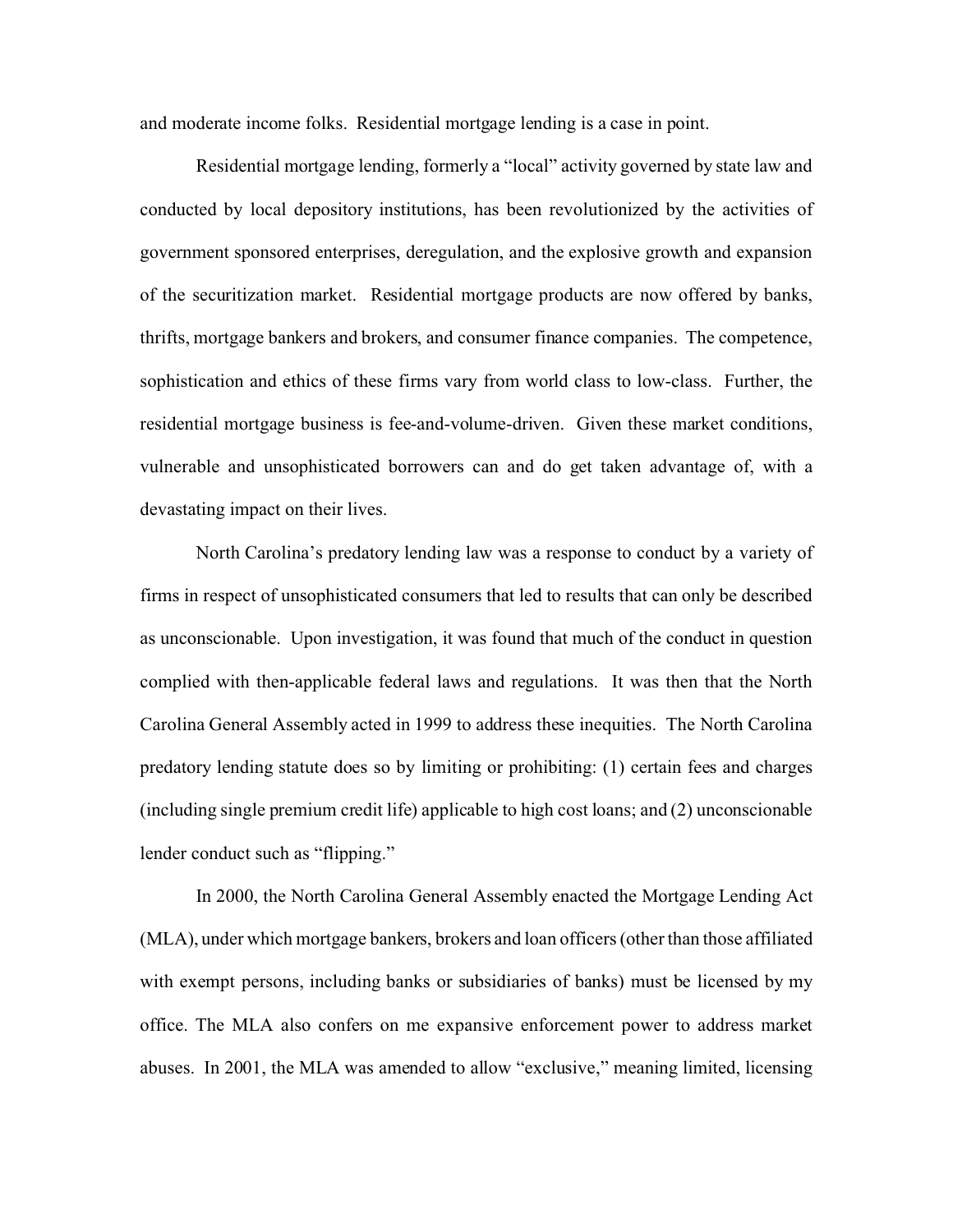for the employees of firms such as consumer finance and insurance companies.

These two North Carolina statutes were the result of lengthy and detailed negotiations involving representatives of government, non-profit organizations, and the financial services industry, including banks and mortgage bankers and brokers. I believe that the result has been effective legislation that promotes the public interest without inhibiting the conduct of good business or access to home mortgage credit by those in need of it. This opinion is not universally shared.

#### **IV. Comptroller Hawke's Exchequer Club Speech**

On April 16, 2003, Comptroller of the Currency John D. Hawke, Jr. delivered remarks at the Exchequer Club in Washington, D. C. Among the topics he discussed were predatory lending and preemption.

Stating at the outset that "there is no question that predatory lending is a real concern," Comptroller Hawke then discussed the potential impact of the long-established doctrine of federal preemption as it affects the application of state and local predatory lending laws to national banks and their subsidiaries. He expressed concerns about the potential adverse impact of such laws on the subprime market in terms of (1) additional cost of compliance, and (2) the potential reduction of credit to deserving subprime borrowers. Comptroller Hawke then discussed OCC's handling of subprime lending, which he said was:

… a better approach. Rather than focusing on the features of particular loan *products*, we focus on abusive *practices* – on preventing them in the first place, attacking them when they are found to exist, and providing restitution to those who have been victimized.

Comptroller Hawke went on to discuss the OCC's comprehensive guidance on predatory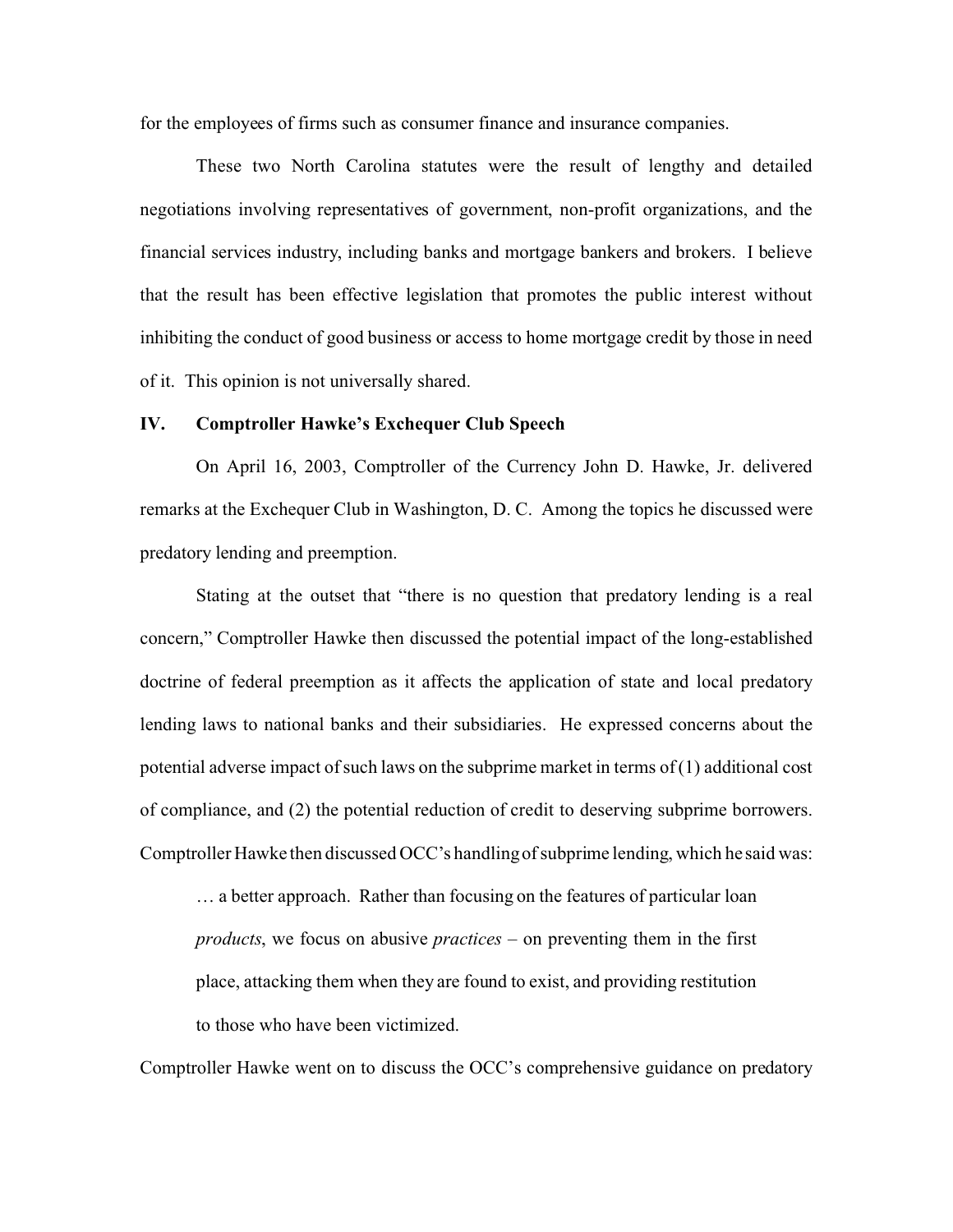lending and the OCC's effectiveness in protecting consumers through its supervisory activities. He closed with a reiteration of the constitutional question raised by the application of state predatory lending laws to national banks and their subsidiaries.

As most readers are probably aware, the Comptroller's remarks on predatory lending and preemption were made in the context of an ongoing controversy regarding these issues, including: a pending request for a determination that Georgia's predatory lending statute is subject to federal preemption; a recent California case involving state licensure of the mortgage brokerage subsidiary of a national bank; and recent OCC guidance regarding, among other things, state "visitation" authority with respect to national banks and their subsidiaries. Although most of Comptroller Hawke's talk referred only to the Georgia statute, which has recently been substantially revised, it is important to note that he also commented critically on predatory lending laws generally and specifically referred to studies of laws adopted in Philadelphia, Chicago, and North Carolina, purporting to show that such laws adversely affect the availability of subprime credit.

#### **V. A Response to the Comptroller**

The Comptroller is an accomplished financial services lawyer and a distinguished public servant. Accordingly, what he says carries weight among policymakers. This being the case, a response to his Exchequer Club remarks is appropriate. This article will addresses in particular: (1) the impact of North Carolina's predatory lending law on the subprime market; and (2) the role state licensing legislation can play in policing the market.

## **A. Impact of North Carolina's Predatory Lending Law on the Subprime Market**

Comptroller Hawke's assertion that the North Carolina law has reduced the availability of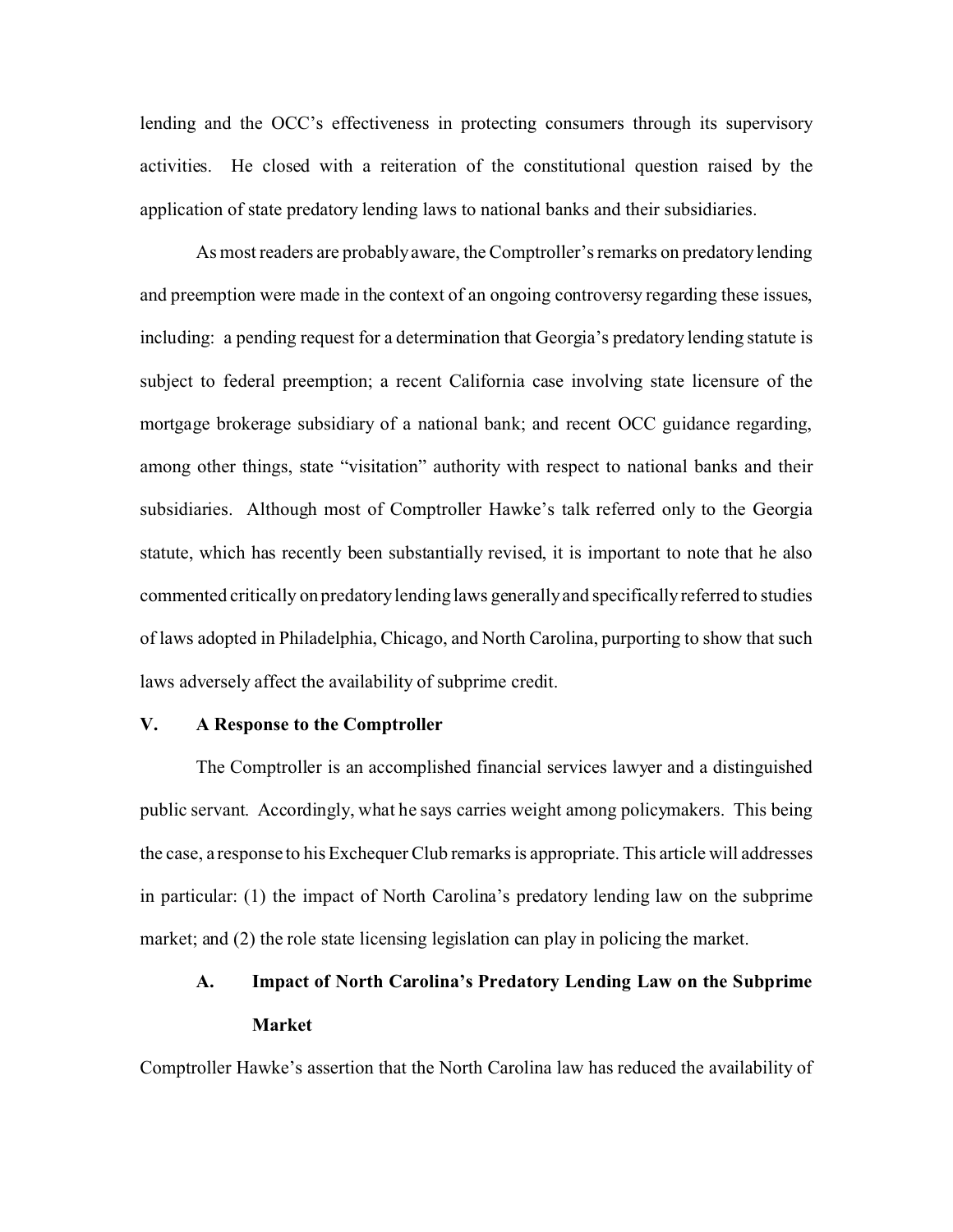subprime credit is important for two reasons: (1) it can support an argument favoring preemption of the law; and (2) it suggests that provisions like those contained in the North Carolina law are not appropriate generally for adoption by other states or the federal government, should Congress choose to establish such standards. In his discussion, the Comptroller refers to a recent study by economists that, on the basis of a comparative analysis of Home Mortgage Disclosure Act (HMDA) data for the eighteen months before and after adoption of the North Carolina statute, concludes that "the North Carolina law decreased subprime lending in the state." While the Comptroller did not mention the study containing this analysis, one may assume for purposes of these remarks that he was referring to a study by Keith D. Harvey of Boise State and Peter J. Nigro of the OCC staff entitled "Do Predatory Lending Laws Influence Mortgage Lending? An Analysis of the North Carolina Predatory Lending Law," which I will refer to as the "OCC study."

Your author does not believe that a review of the actual impact of the North Carolina predatory lending law will support the conclusion that it has reduced needed credit to subprime borrowers. In support of that statement, I would point out that:

- ! Although my office gets over 1,200 formal consumer complaints a year, over two-thirds of which involve residential mortgage lending, we have not received even one complaint about a consumer's inability to obtain home mortgage credit. We get a lot of complaints about what happens when they do get credit.
- ! The number of mortgage bankers and brokers licensed by the Office of Commissioner of Banks under the Mortgage Lending Act today is approximately 1,300. The number of such enterprises registered with

\M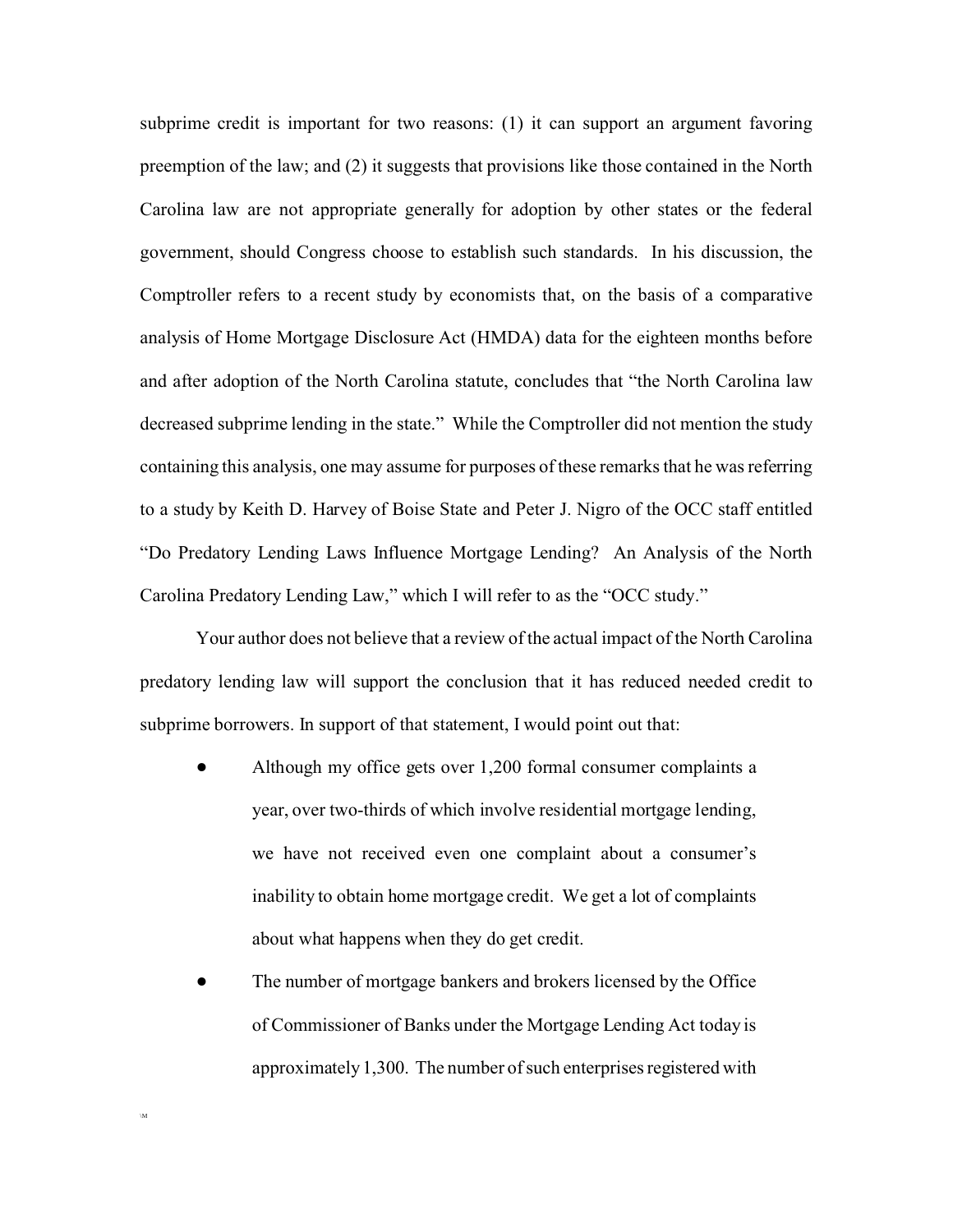my office in 1999 under prior law was approximately 1,300. Even correcting for formerly exempt enterprises (HUD approved mortgagees) that now must be licensed, which we estimate to be around 100, there has been little, if any, effect on the number of competitors in the market place. The OCC study agrees with this conclusion.

- ! A survey of 280 subprime branch managers and brokers by two analysts from that bastion of agrarian radicalism, Morgan Stanley, revealed that "84 percent of respondents thought changed lending practices were having a neutral to positive impact on volume … we have heard from a number of branch managers that the changes they have made to comply with the new lending laws may have increased origination volume, as potential customers feel more at ease with the loan process." Herewith a dirty little secret: perceived ethical operations can be a competitive advantage.
- ! A preliminary analysis of 2001 HMDA data by the Center for Community Self-Help suggests that subprime origination volume in North Carolina (\$370 per person) is about six percent higher than in South Carolina, Tennessee, and Virginia combined (\$347). The same analysis shows that subprime lending increased two and eight-tenths percent in North Carolina, while it was flat in South Carolina and down three and nine-tenths percent in Tennessee.

It is of at least passing interest to note that predatory lending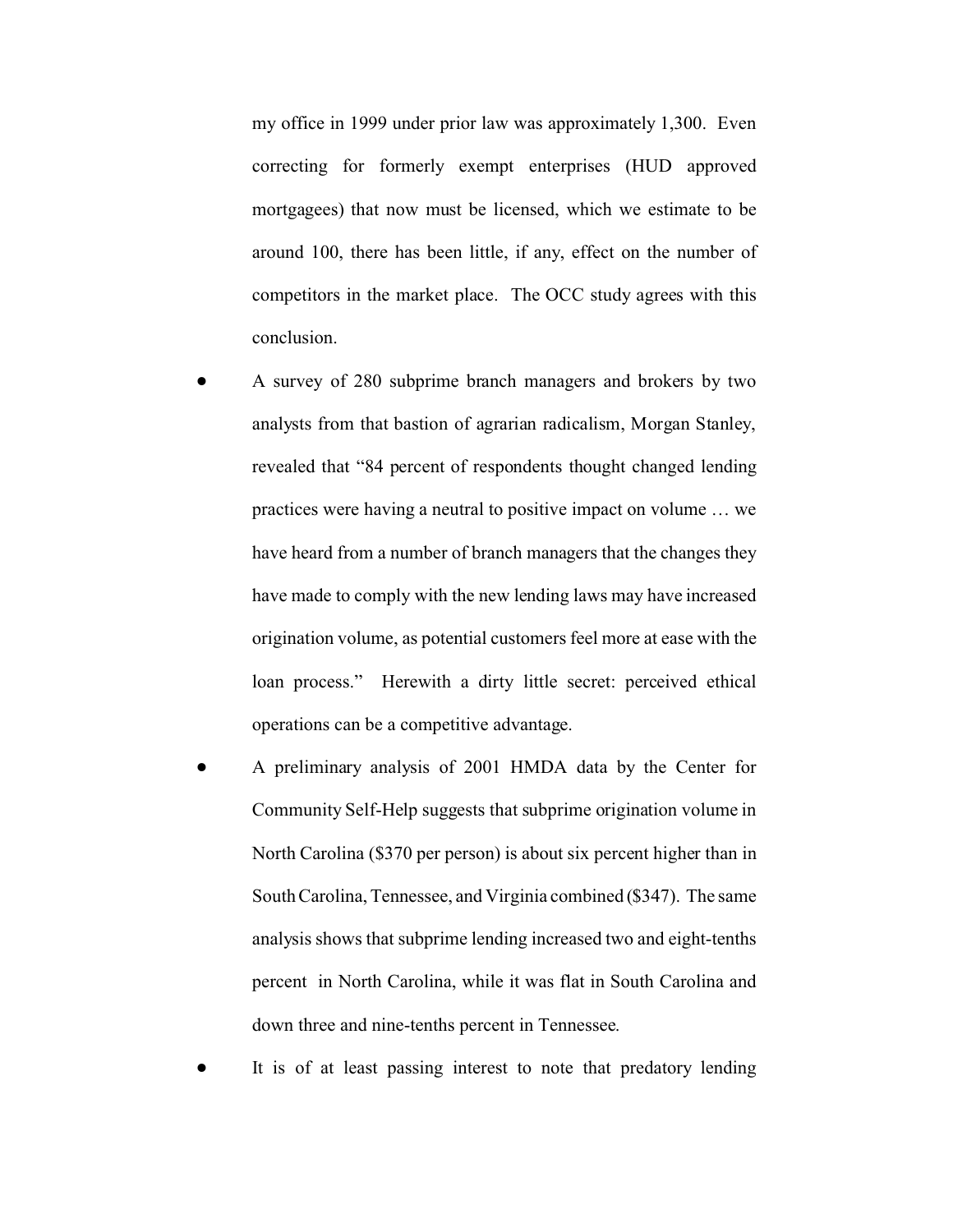legislation has been adopted or considered in each of the control states referred to in the OCC study.

While I understand the Comptroller's reasons for raising the issue of credit access, I do not believe that the case has been made that North Carolina's statute has had that effect. On the contrary, I believe a careful analysis of what's happening under our law is that North Carolina's statute has had a mild positive impact on the availability of credit or no impact at all.

# **B. How North Carolina's Mortgage Lending Act Addresses Broker Qualification and Conduct**

While disagreeing with Comptroller Hawke's assessment of the predatory lending law, your author agrees strongly with his emphasis on prevention and remediation of abusive practices by mortgage lenders, brokers and loan officers. So does the North Carolina General Assembly. The North Carolina MLA, which supplements the state predatory lending law: requires market participants to be licensed by the Office of Commissioner of Banks; establishes industry standards for education, training and supervision; and provides my office with significant enforcement powers to address abusive practices. Here again, there is no evidence of an adverse impact on the market. To date, my office has processed 12,000 applications for various licenses under the MLA and new applications continue to arrive at a rate that has surprised us.

I believe that the MLA is "market friendly" in that it authorizes the Office of Commissioner of Banks to police the loan origination market. This should result in a better environment for well-run mortgage bankers and brokers and better product being sold into the secondary market. Despite some hiccups in the implementation of the MLA, the statute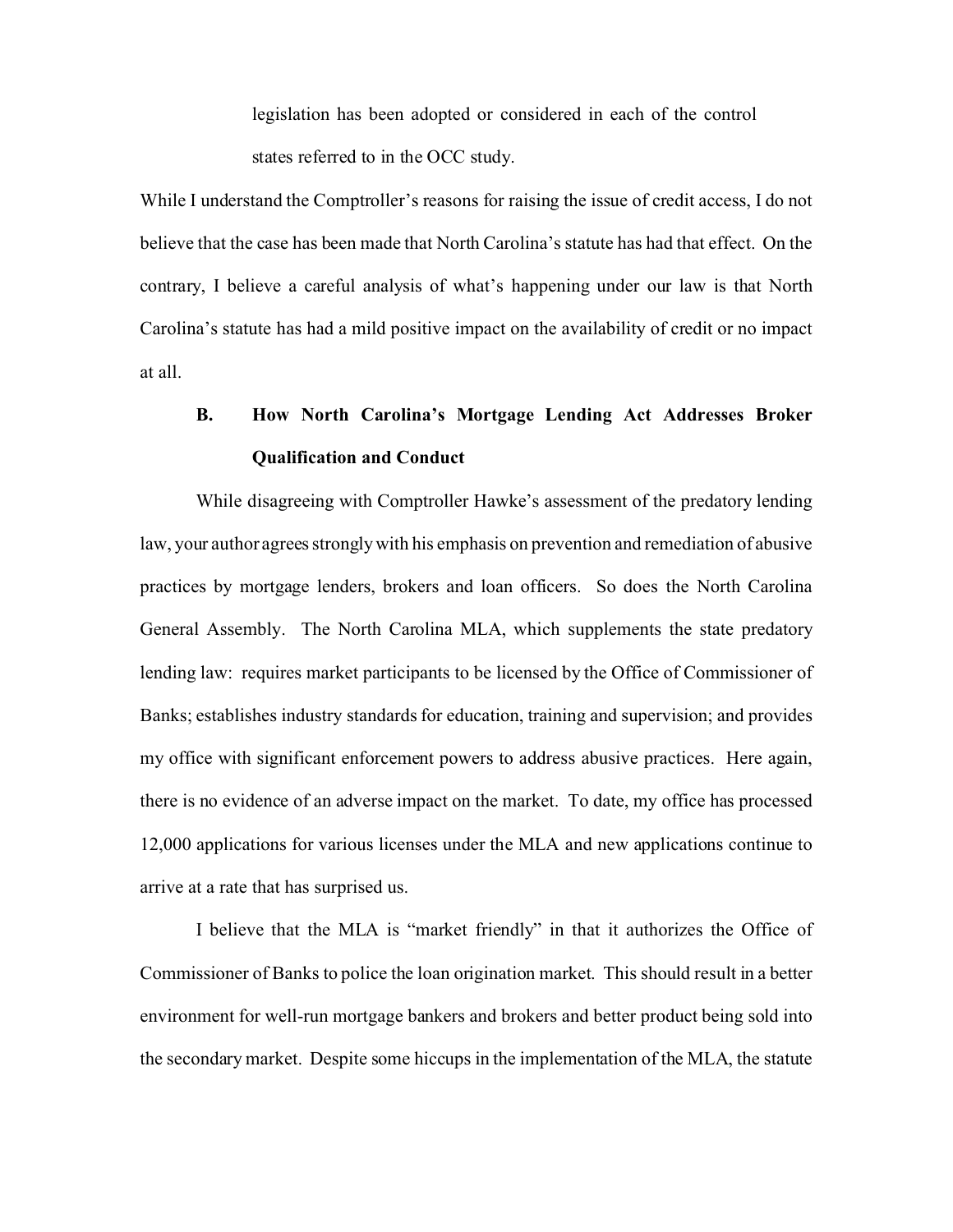has the support of the mortgage industry, including three major participants that are affiliates of large national and multi-national banking organizations. Needless to say, I hope that state licensure has the support of the secondary market as well.

In spite of its benefits, I am concerned that the MLA will be made subject to federal preemption. The statute expressly exempts regulated financial institutions and their subsidiaries from the licensure requirement. It requires an exemption filing by such entities and does not exempt them from its provisions describing prohibited activities. I believe that the provisions of the MLA that apply to federally-chartered institutions and their subsidiaries should not be preempted, as they are not the assertion of regulatory power over such entities; rather, the MLA should provide a basis for cooperation between sovereigns in consumer protection. In particular, the exemption filing gives us a basis for referring consumer complaints to the applicable federal agency. This having been said, the National Credit Union Administration has already asserted preemption in its usual charming and flexible way; and I expect that OTS's response will be the same. This is unfortunate and counterproductive and I hope OCC will not follow suit.

#### **VI. Conclusion**

In his Exchequer Club speech, Comptroller Hawke ably analyzed the relationship of the preemption issue to overall public policy as follows:

Unfortunately, the legal disputation over preemption tends to distract us from the real question: how best to deal with the problem of predatory lending in our communities, while ensuring that adequate credit remains available on reasonable terms to mortgage customers at all income levels. The nuances of preemption theory are unlikely to mean much to borrowers who either